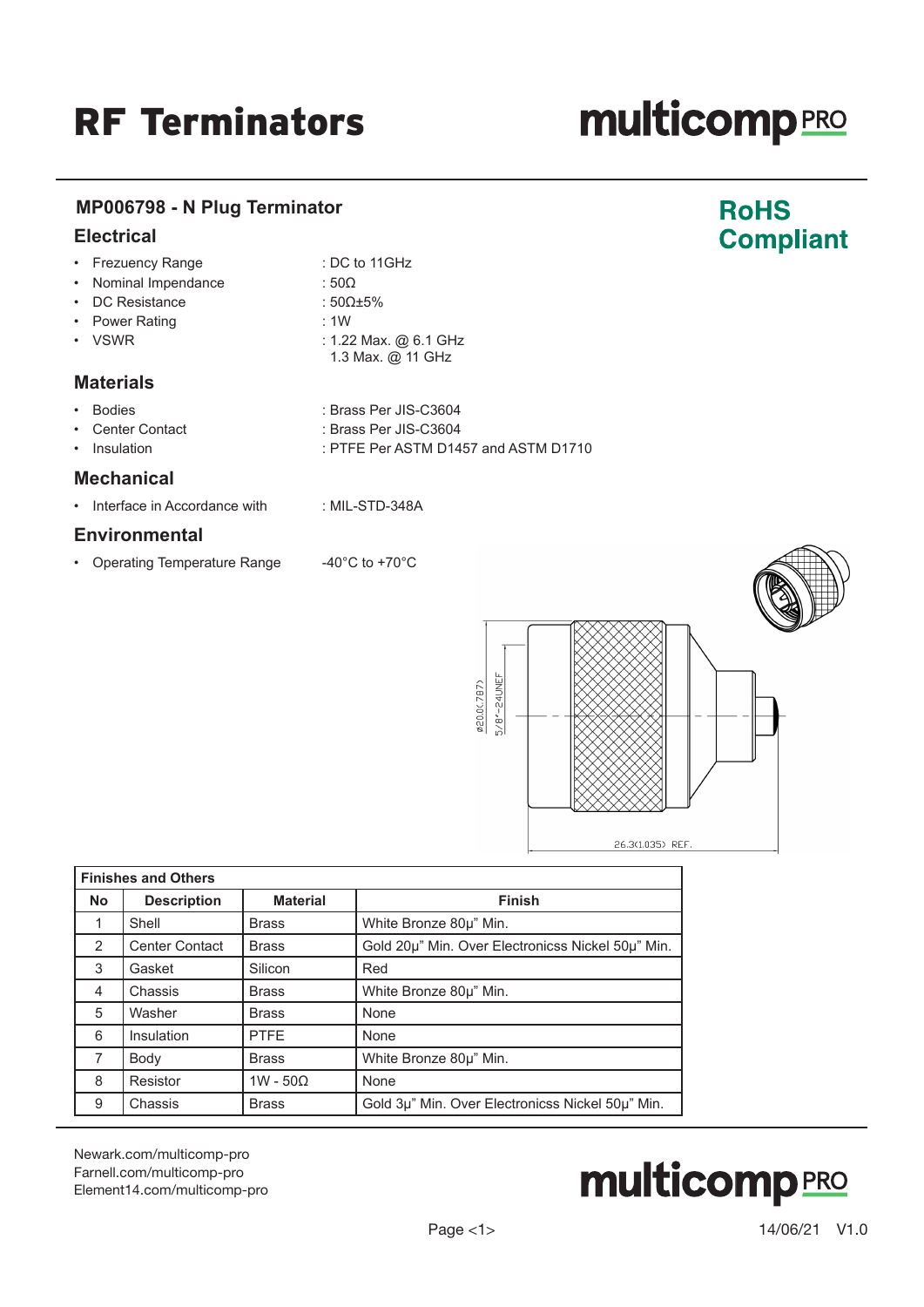# **multicomp**PRO

## **MP006806 - SMA Straight Plug Terminator**

### **Electrical**

|                  | • Frezuency Range    | : DC to 18GHz          |
|------------------|----------------------|------------------------|
|                  | • Nominal Impendance | : 50 $\Omega$          |
|                  | • DC Resistance      | : 50 $\Omega$ ±5%      |
|                  | • Power Rating       | :1W                    |
|                  | • VSWR               | : 1.22 Max. $@6.1$ GHz |
|                  |                      | 1.6 Max. @18 GHz       |
| <b>Materials</b> |                      |                        |

- Bodies : Brass Per JIS-C3604
	- Center Contact : Brass Per JIS-C3604

Insulation : PTFE Per ASTM D1457 and ASTM D1710

#### **Mechanical**

- Interface in Accordance with : MIL-STD-348A
- Recommended Coupling Torque : 3 to 5 in-lbs
- Environmental
- Operating Temperature Range  $-40^{\circ}$ C to +70°C



Dimensions : Millimetres

| <b>Finishes and Others</b> |                       |                        |                                                      |
|----------------------------|-----------------------|------------------------|------------------------------------------------------|
| <b>No</b>                  | <b>Description</b>    | <b>Material</b>        | <b>Finish</b>                                        |
|                            | Shell                 | <b>Brass</b>           | Electronics Nickel 100µ" Min.                        |
| $\mathcal{P}$              | Gasket                | Silicon                | Red                                                  |
| 3                          | Insulation            | <b>PTFE</b>            | None                                                 |
| 4                          | <b>Center Contact</b> | <b>Brass</b>           | Gold 50µ" Min.<br>Over Electronicss Nickel 50µ" Min. |
| 5                          | Resistor              | <b>Metal Film</b>      | $1W-50\Omega$                                        |
| 6                          | Chassis               | <b>Brass</b>           | Gold 3µ" Min.<br>Over Electronicss Nickel 50µ" Min.  |
| 7                          | Washer                | <b>Stainless Steel</b> | None                                                 |
| 8                          | Body                  | <b>Brass</b>           | Gold 3µ" Min.<br>Over Electronicss Nickel 50µ" Min.  |

[Newark.com/multicomp-](https://www.newark.com/multicomp-pro)pro [Farnell.com/multicomp](https://www.farnell.com/multicomp-pro)-pro [Element14.com/multicomp-pro](https://element14.com/multicomp-pro)